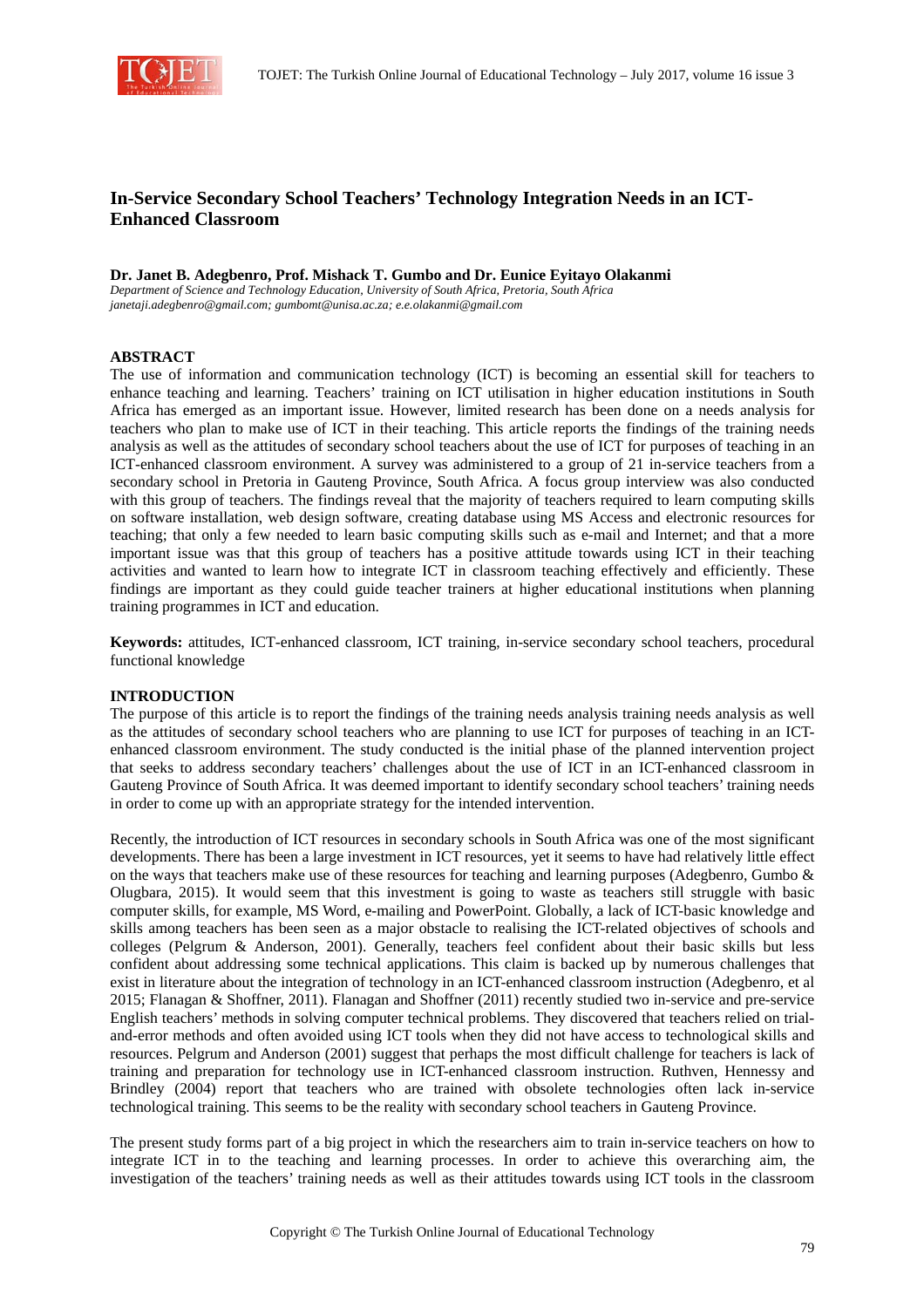

became an urgent study which needed to be carry out. In terms ICT training content, Xu & Song (2006) point out that there is a need to revisit the existing pre-service teachers training curriculum to fulfil the teachers' needs on the use of ICT in the classroom. In their opinion and within their context, a new training curriculum structure was deemed necessary in order to enhance both pre- and in-service teachers' literacy in ICT. Similarly, within the South Africa context, there is need for professional development programmes which will provide appropriate training for the in-service teachers on ICT integration into their teaching and learning processes. The role of teachers in the integration of ICT into the school curriculum is obviously very important. According to Cuban (2000), every educational reform programmes should take into consideration teachers' knowledge, skills, beliefs, and attitudes towards technology in general. Other studies such as Fullan (1982, 1993) also emphasise that the alteration of mindsets, such as pedagogical assumptions, values, and beliefs, is a key factor to any educational change effort. Sáncheza, Marcosb, Gonzáleza  $\&$  GuanLina (2012) state that beliefs and attitudes play an essential role in the way in which teachers make use of ICT in the classroom. This is to say that dealing effectively with ICT relates not only to teachers' knowledge of the capability, limitations, applications, and implications of ICT, but it also involves individual teacher's attitudes and perceptions regarding ICT tools. A lot of government projects on ICT schools have not been successful because teachers' beliefs, skills, and attitudes were never taken into consideration when implanting those programmes (Musiyandaka, Ranga & Kiwa, 2013).

Therefore, as part of the needs identification and analysis exercise, the forms of skills needed for secondary school teachers to develop strategies to better prepare them to use the new technological tools effectively in an ICT-enhanced classroom had to be identified. The ICT, when used as a pedagogical tool, should include the use of ICT resources in the teaching and learning process, which involves the use of software applications to solve problems and provoke learners' capabilities as well as to communicate and share their perspectives with each other. Teachers' attitudes toward the use of ICT in teaching, and difficulties in using ICT in teaching were also investigated during the preliminary stage of the study.

In light with the above identified gap, this study attempts to answer the following questions:

- *What are the secondary schools teachers' technology integration needs in an ICT-enhanced classroom environment?*
- *What are the attitudes of the secondary schools teachers towards using ICT in the classroom?*
- *What are the difficulties that the secondary schools teachers encounter when they attempt to integrate ICT into the curriculum?*

# **BACKGROUND TO THE RESEARCH PROBLEM**

In order to help teachers meet the challenges of effective teaching and learning, a number of secondary schools have been fully equipped with ICT resources by different organisations, including the South African telecommunications provider, Telkom, and Microsoft (South African Institute for Distance Education – SAIDE, 2009). The Telkom Foundation and Telkom's strategic partner, Thintana, has committed over R200m to support education and training in South Africa. The Teacher Laptop Initiative (TLI), launched in 2010, is part of the government's efforts to improve teachers' e-learning in the overall educational system in South Africa. The purpose is to help the 386 600 teachers in South African schools and further education colleges to effectively integrate ICT in their pedagogical content knowledge. This effort turned out to be a major investment of over R550m per annum for the next five years, to provide permanent teachers in South Africa with laptops (Ndlovu, 2009). The primary concern for the government, when it makes such a huge investment in ICTs, is whether the investment will positively influence teachers' teaching strategies particularly in an ICT-enhanced classroom environment.

SAIDE (2009) reported in its extensive investigation and evaluation of the use of ICT resources and emerging technologies for teaching and learning in schools and colleges, that effective teaching and learning with ICT has not taken place. SAIDE (2009) discovered that despite most schools owning between 30 to 60 computers in their computer laboratories, many teachers still lack adequate knowledge of and e-skills for the use of ICT resources for teaching and learning. Their findings further revealed that although most of the teachers interviewed admitted that they were aware of the potential benefits that learners could derive from using ICT resources, the majority still did not use their ICT resources effectively. The reason for this, according to SAIDE's report, is that teachers were set in their traditional ways of teaching and that for various reasons they did not find it easy to change or adapt their teaching methods (SAIDE, 2009). The authors of this article, however, did not want to act on the basis of a claim about teachers clinging to their traditional ways. The authors rather wanted to establish teachers' own perceptions and views which could otherwise stall their use of ICT in the classroom. The timing of this study is particularly right since large amounts of funding are currently being placed in South Africa schools in order to equip all classrooms with computers as well the use of mobile computers for teaching and learning. It is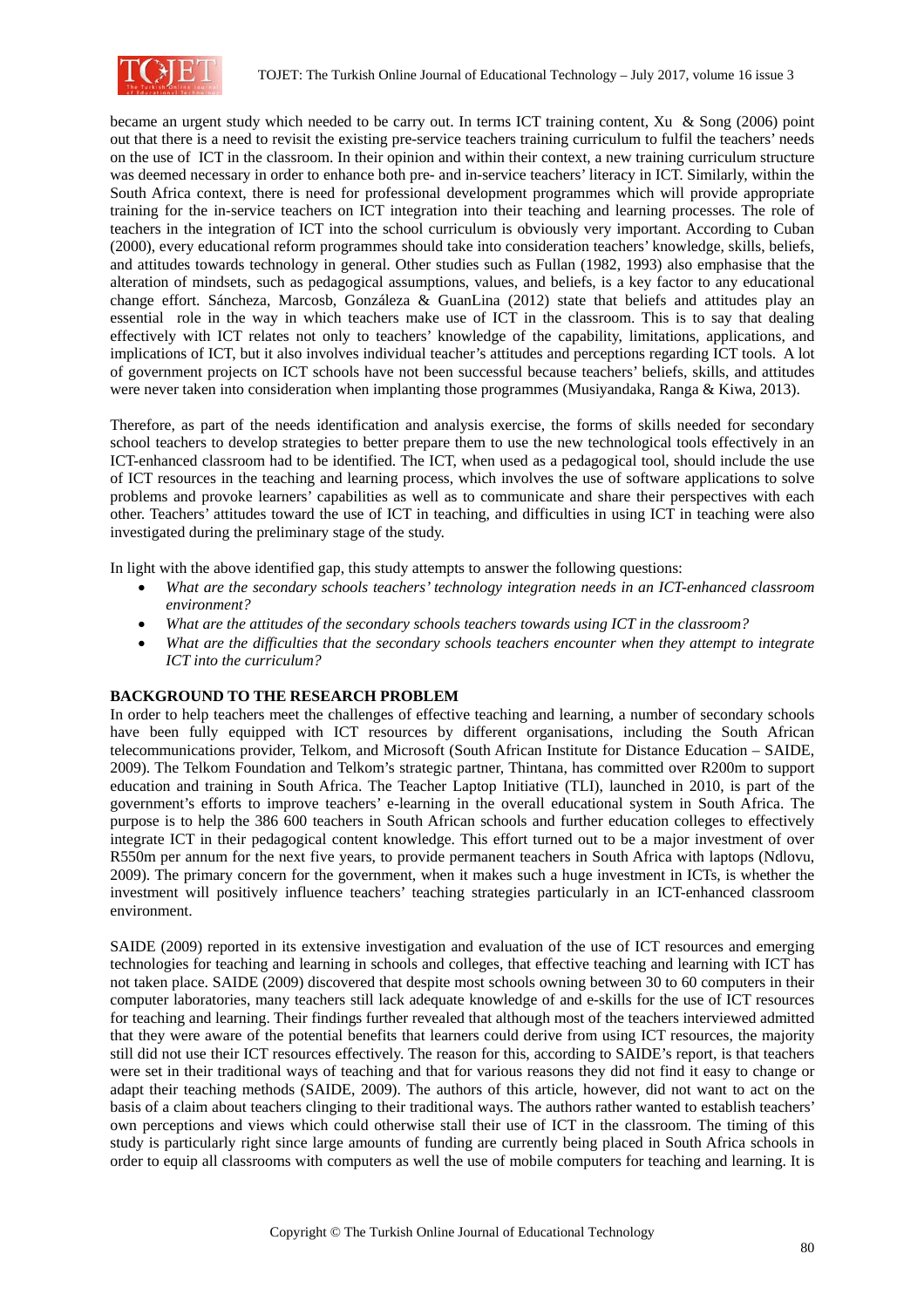

therefore imperative to determine specifically where the South African teachers stand in relation to computer technology to ensure that the integration of computers in schools is effective.

### **ICT FOR EFFECTIVE TEACHING**

The concept of ICT as an important development mechanism is still a fairly recent phenomenon in many developing countries. The demand for a highly skilled workforce that uses ICT tools for innovation, creativity, improved performance and societal transformation is enormous. The ability to use ICT in this manner is known as e-skills. The European e-skills forum defines e-skills and its associated competencies as the ability to develop and use ICTs within the context of a knowledge environment, which will enable the individual to successfully participate in a world in which ICT is an essential requirement for advancement in activities of government, civil society and business (Mitrovic, Sharif, Taylor & Wesso, 2012). Teachers today are expected to develop lessons that not only teach learners academic content knowledge but also equip them with 21st-century skills that will enable them to be effective and inventive thinkers, active problem-solvers and digitally literate citizens (Partnership for 21st Century Skills, 2004). In order to use ICT resources effectively in an ICT-enhanced classroom, Adegbenro, et al. (2015) concur that procedural functional pedagogical content knowledge (PrFPCK) in the context of the teachers' use of ICT for purposes of effective teaching becomes an imperative aspect to consider. Claro, Presis, Martin, Jara, Valenzuela and Nussbaum (2012), in their recent assessment of the 21stcentury ICT skills in Chile defined functional knowledge and skill in an ICT-enhanced classroom as the mastery and understanding of ICT applications and the understanding of the general principles, rules and concepts of how to use computers. Functional knowledge is also referred to by other researchers as technology knowledge (Mishra & Koehler, 2006).

ICT comprises a complex set of applications and services used to produce, process, distribute and transform information (United Nations, 2005). The ICT sector consists of segments as diverse as telecommunications, television and radio broadcasting, computer hardware, software and services, print media and electronic media, including web technology such as the Internet. The term ICT has been used to encompass technological innovation and conveyance in information and communication leading to the development of information and knowledge societies with resulting changes in social interaction, economic and business practices, political engagement, education, health, leisure and entertainment (United Nations, 2005).

In an ICT-enhanced classroom, technology knowledge is much more than just knowing about technology or having the orientation to use technology, for example, having the orientation about how to use advanced search tools on the World Wide Web (WWW) but not being able to put the ability into action effectively and solve general problems without necessarily disrupting the lesson. Basjes (2002) argues that describing a step and procedure to follow with the rules without performing the action and solving basic technical problems effectively is less productive. Mishra and Koehler (2006) assert that technology knowledge includes not only computer literacy, but also productive application of technology at work and in everyday life. Niess (2006) explains functional and procedural knowledges through the bicycle scenario: knowing how to ride a bicycle can only be demonstrated by mounting and actually riding a bicycle. This author made a clear distinction between having the ability to describe a function (which is functional knowledge) and actually performing the action (effectively applying the skill in practical terms which is procedural). Teachers' lack of knowledge and skills to integrate ICT in their teaching could as well be informed by the attitudes that they have towards technology as a whole.

#### **TEACHERS' ATTITUDE TOWARDS THE USE OF ICT**

Bandura (1977) has shown that self-efficacy has an impact on an individual's psychological state, attitude and motivation. Individual teachers with low self-efficacy believe difficult tasks are beyond their capabilities; they are also likely to lose confidence in personal abilities. Attitudes are key factors in whether teachers accept computer as a teaching tool in their teaching practices. Research has shown that achieving a meaningful use of ICT tools in the field of education can be influenced by many factors which include teachers' attitudes towards the use of technology in teaching and learning process (Lau & Sim, 2008; Chigona & Chigona, 2010). It has also been established that teachers who do not feel ready and confident to use technology are unlikely to integrate it in their pedagogy (Lau & Sim, 2008; Chigona & Chigona, 2010). Attitudes could play themselves out as factors explaining a disinterest in the use of ICT by teachers and their inadequate knowledge to evaluate the role of ICT in teaching and learning, as well as lack of pedagogical skills to use the ICTs. According to Albirini, (2006), the success of technology use in the educational settings largely depends on teachers' attitudes toward technology use. This means that teachers' attitudes towards computers play an important role in the acceptance and actual use of computers. Furthermore, the study by Sáncheza et al (2012) on teachers' attitudes towards the use of ICT in the classroom revealed that teachers' attitudes are highly positive but their actual use of ICT tools in class is rare and is subjected to innovative processes. These authors suggest that teachers need to be trained on how to integrate ICT tools into their teaching and learning processes. Prior to training on ICT integration, Donnelly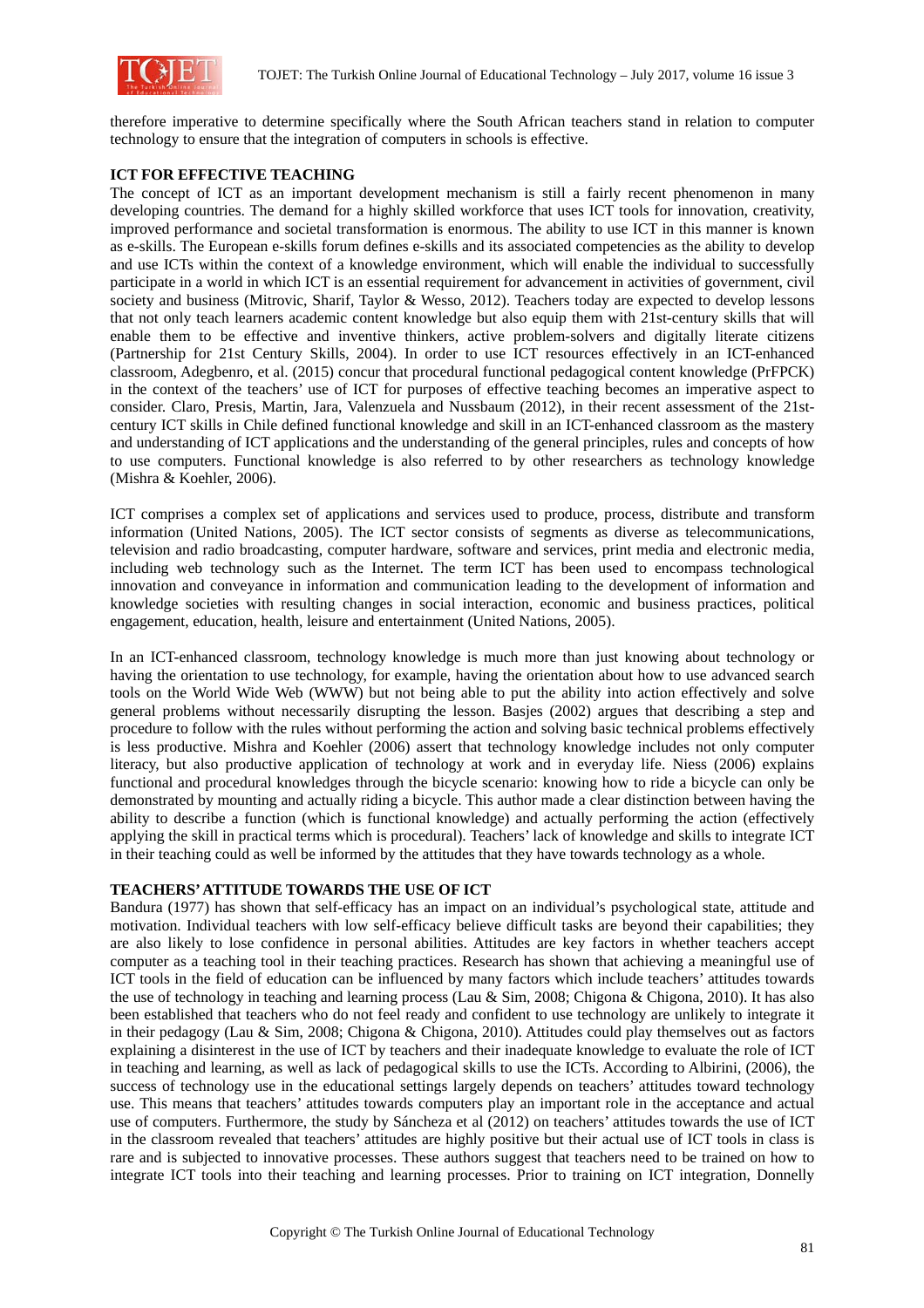

(2010) identifies teachers' beliefs and attitude towards ICT as necessary area that should be researched before commencing any training programme for teachers. It is therefore expected that the ICT training reported in this study, that teachers will get, will be implemented in such a way that it equips them with the relevant skills to be able to integrate ICT into their teaching practices. This article provides the report about an investigation of teachers' attitudes about ICT that inform their classroom practices within an ICT-enhances classroom.

# **METHODOLOGY**

#### *Sample*

Twenty-three in-service teachers from two selected secondary schools which are fully equipped with a computer system and an interactive whiteboard with an overhead data projector participated in the study. This group of inservice teachers volunteered to participate in the training programme to aim at enhancing the teachers' knowledge and skills in integrating ICT tools in teaching and learning. The training contents are organised in five modules over a period of six weeks: (1) Input and output devices/ Input skills (keyboarding and use of mouse), (2) Windows Operating System Skills, (3) Word-processing Skills, (4) A graphic productivity tool (Microsoft PowerPoint), (5) A numeric productivity tool (Microsoft Excel), (6) Using internet resources for preparing teaching materials. The average age of teachers is 36.4 years old, ranging between 24 and 65. Their years of experience range from 0 to 29 years, of which 60.86% are female while 39.13% are male.

### *Data collection and analysis*

In this study, a survey was employed to collect data. A computer literacy questionnaire developed by Son, Robb and Charismiadji (2011) was adapted in this study. The survey included knowledge and e-skills in specific domains such as Microsoft word processing, spreadsheets, computer keyboarding, PowerPoint presentation, a data projector, Internet and Web technology. This is in line with the new curriculum standard and ICT White Paper Policy (Department of Education, 2004). The two parts of the questionnaire immediately after the demographical information included items that measure teachers' basic computer skills and teachers' knowledge about computer-related tools. The last part makes use of a 5-Likert scale to assess teachers' attitudes towards using ICT in the classroom (SA=strongly agree, A= Agree, UN = Uncertain, D=Disagree, SD = Strongly disagree). In terms of trustworthiness, the researchers spent time designing and deliberating on the survey. The response rate was pleasing, i.e. 100%. Data from the survey were triangulated with the focus group data. Thus, triangulation ensured rigorous, empirically grounded claims and assertions (Cobb, Confrey, diSessa, Richards & Schauble, 2003). The collected data were analysed using mixed-method approach. Descriptive statistical analyses were done for the Likert type questions (i.e. frequency analysis, measures of central tendency and dispersion) and content analysis for the focus group interviews.

# **FINDINGS**

The results of the study are discussed below according to the research questions. Meanwhile, the participating teachers' profiles are presented blow.

#### *Teachers' profile*

Table 1 presents the participating teachers' profiles in terms of gender, age range and their accessibility to computers. Out of the 23 teachers that participated in the study, 9 (39.13%) were male, while 14 (60.87%) were female. Their ages ranged from 21 to 65. Seventeen (73.91%) of the teachers were aged between 21 and 50 while 6 (26.09%) of them were aged between 51 and 65. Turning to their accessibility to computer, almost all the teachers, i.e. 21 (91.30%), had access to computers to use in their practice.

| <b>Variables</b>                | <b>Categories</b> | <b>Frequency</b> | <b>Percentage</b> |  |
|---------------------------------|-------------------|------------------|-------------------|--|
| Gender                          | Male              |                  | 39.13%            |  |
|                                 |                   |                  |                   |  |
|                                 | Female            | 14               | 60.87%            |  |
| Age range                       | $21 - 50$         | 17               | 73.91%            |  |
|                                 | $51 - 65$         |                  | 26.09%            |  |
| Access to computers by teachers | Yes               | 21               | 91.30%            |  |
|                                 | No                |                  | 8.70%             |  |

|  | <b>Table 1: Participant profile</b> |  |
|--|-------------------------------------|--|
|--|-------------------------------------|--|

### *Teachers' basic computer skills*

In order to determine the participating teachers' basic computer skills, 21 items in table 2 were used for this. The teachers were able to indicate their capability to use the computer by responding to the "Can you" questions listed in table 2. While most teachers indicated that they were able to do various computer-based tasks such as turning on and shutting down a computer, starting and exiting a computer program, minimising, maximising and moving windows on the desktop, about 50% of the teachers indicated that they were not able to install a software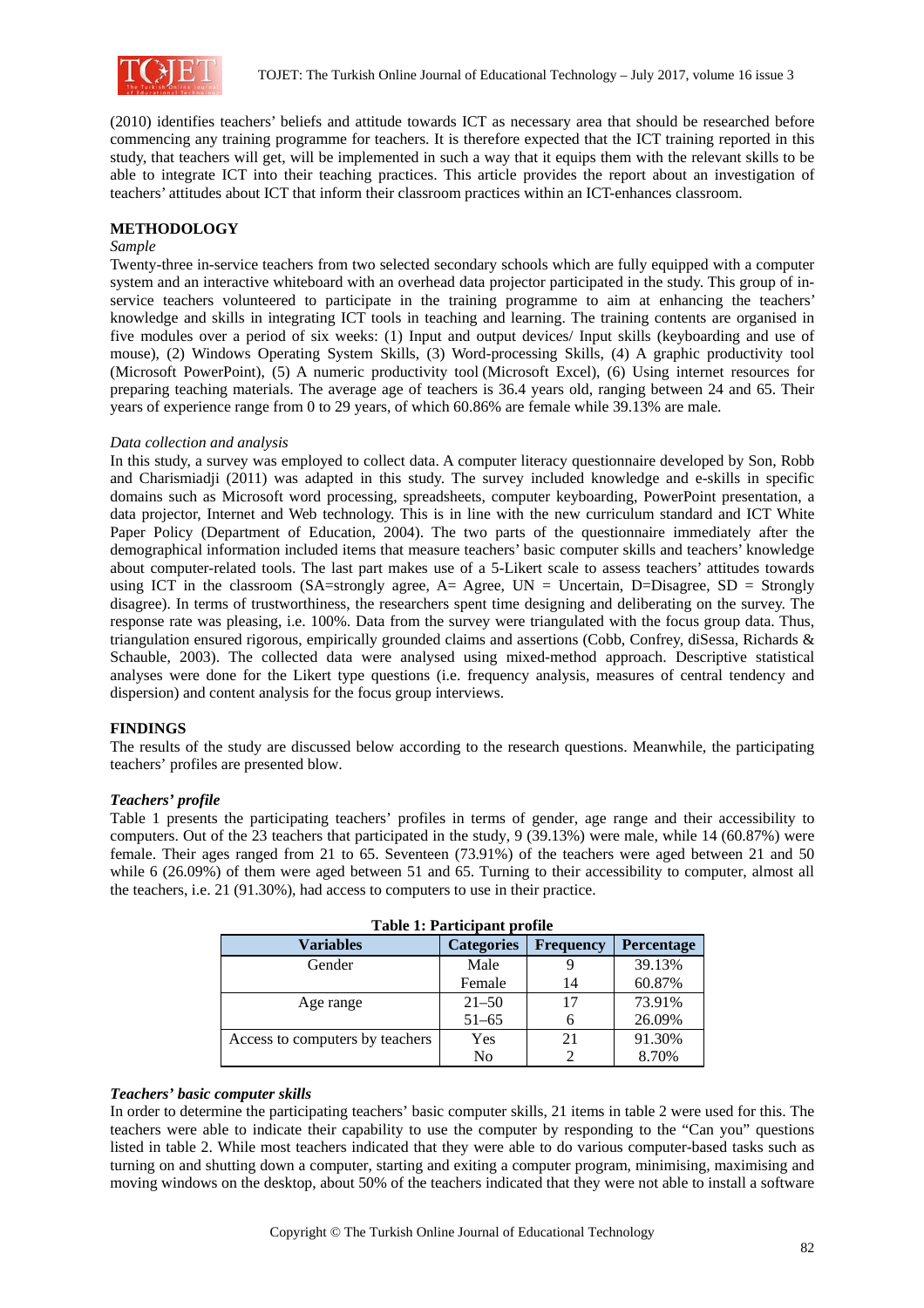

program on their computers, record and edit sounds, create a simple database using MS Access, create a simple Web page, and use a video conference tool on the Web.

| rabic $\mu$ , reachers basic computer skins<br><b>Items</b>             | Yes $(\% )$ | No(%)       |
|-------------------------------------------------------------------------|-------------|-------------|
| Can you properly turn on and shut down a computer?                      | 22 (95.65%) | 1(4.35%)    |
| Can you start and exit a computer program?                              | 22 (95.65%) | 1(4.35%)    |
| Can you change monitor brightness and contrast?                         | 12 (52.17%) | 11 (47.83%) |
| Can you minimise, maximise and move windows on the desktop?             | 18 (78.26%) | 5(21.74%)   |
| Can you perform file management, including deleting and renaming files, | 14 (60.87%) | 9(39.13%)   |
| etc.?                                                                   |             |             |
| Can you use a "search" command to locate a file?                        | 14 (60.87%) | 9(39.13%)   |
| Can you install a software program?                                     | 5(21.74%)   | 18 (78.26%) |
| Can you scan disks for viruses?                                         | 12 (52.17%) | 11 (47.83%) |
| Can you move a file from a hard drive to a USB drive?                   | 13 (56.52%) | 10 (43.48%) |
| Can you record and edit sounds?                                         | 8 (34.78%)  | 15 (65.22%) |
| Can you print a document using a printer?                               | 21 (91.30%) | $2(8.70\%)$ |
| Can you create a basic Word document?                                   | 17 (73.91%) | 6(26.09%)   |
| Can you copy, cut and paste text in a document?                         | 14 (60.87%) | 9(39.13%)   |
| Can you change font style and size in a document?                       | 18 (78.26%) | 5(21.74%)   |
| Can you create a basic Excel spreadsheet?                               | 10 (43.48%) | 13 (56.52%) |
| Can you create a simple database using Access?                          | 4 (17.39%)  | 19 (82.61%) |
| Can you create a simple presentation using PowerPoint?                  | 8 (34.78%)  | 15 (65.22%) |
| Can you send and receive attachments through e-mail messages?           | 17 (73.91%) | 6(26.09%)   |
| Can you search for information online using a Web search engine?        | 14 (60.87%) | 9(39.13%)   |
| Can you use a video conferencing tool on the Web?                       | 5(21.73%)   | 18 (78.27%) |
| Can you use Blackboard Learn to support your teaching?                  | 4 (17.39%)  | 19 (82.61%) |

### **Table 2: Teachers' basic computer skills**

# *Teachers' basic knowledge about the use of computer-related tools in the classroom*

Table 3 presents findings on teachers' basic understanding of computer-related tools and how to use them for teaching and learning purposes. Looking at table 3, 17 (73.91%) teachers thought that they understood the basic functions of the computer hardware components while 6 (26.09%) of them thought that they did not understand. In terms of the basic function of the software, 15 (65.22%) teachers also thought that they did understand the basic function of the software, while the remaining 8 (34.78 %) teachers responded that they did not understand. When it comes to integrating computers into teaching and learning, only 6 (26.09%) teachers were using computers in their teaching at the moment, while the remaining 17 (73.91%) teachers were not doing so. Thirteen (56.52%) teachers used a computer connected to the Internet at school, 19 (82.61%) teachers found it easy to learn something by reading it from the computer screen, and 3 (13.04%) teachers used CD-ROMs to supplement their teaching/learning activities. It is interesting to note that 15 (65.22%) teachers were using Websites to supplement their teaching/learning activities (see table 3).

| -                                                                     |              |                |
|-----------------------------------------------------------------------|--------------|----------------|
| <b>Items</b>                                                          | <b>Yes</b>   | N <sub>0</sub> |
| Do you understand the basic functions of computer hardware            | 17 (73.91%)  | $6(26.09\%)$   |
| components?                                                           |              |                |
| Do you understand the basic function of computer software?            | 15 (65.22%)  | 8 (34.78%)     |
| Do you use a computer for teaching purposes?                          | 6(26.09%)    | 17 (73.91%)    |
| Do you use a computer connected to the Internet at school?            | 13 (56.52%)  | 10(43.48)      |
| Do you find it easy to learn something by reading it from a computer  | 19 (82.61%)  | 4 (17.39%)     |
| screen?                                                               |              |                |
| Do you use video clips, CD-ROMs to supplement your learning/teaching? | $3(13.04\%)$ | 20 (86.96%)    |
| Do you use Websites to supplement your learning/teaching?             | 15 (65.22%)  | 8 (34.78%)     |
| Do you use an overhead data projector for your teaching?              | $6(26.09\%)$ | 17 (73.91%)    |
| Do you use an interactive whiteboard for your teaching?               | $3(13.04\%)$ | 20 (86.96%)    |

|  | Table 3: Teachers' basic knowledge about computer-related tools |
|--|-----------------------------------------------------------------|
|  |                                                                 |

#### *Teachers' attitudes towards using computers for teaching and learning purposes*

Eight-item variables from the adapted questionnaire were used to assess the teachers' attitude towards using computers in their classrooms. Teachers used a 5-point rating scale of strongly agree (SA) to strongly disagree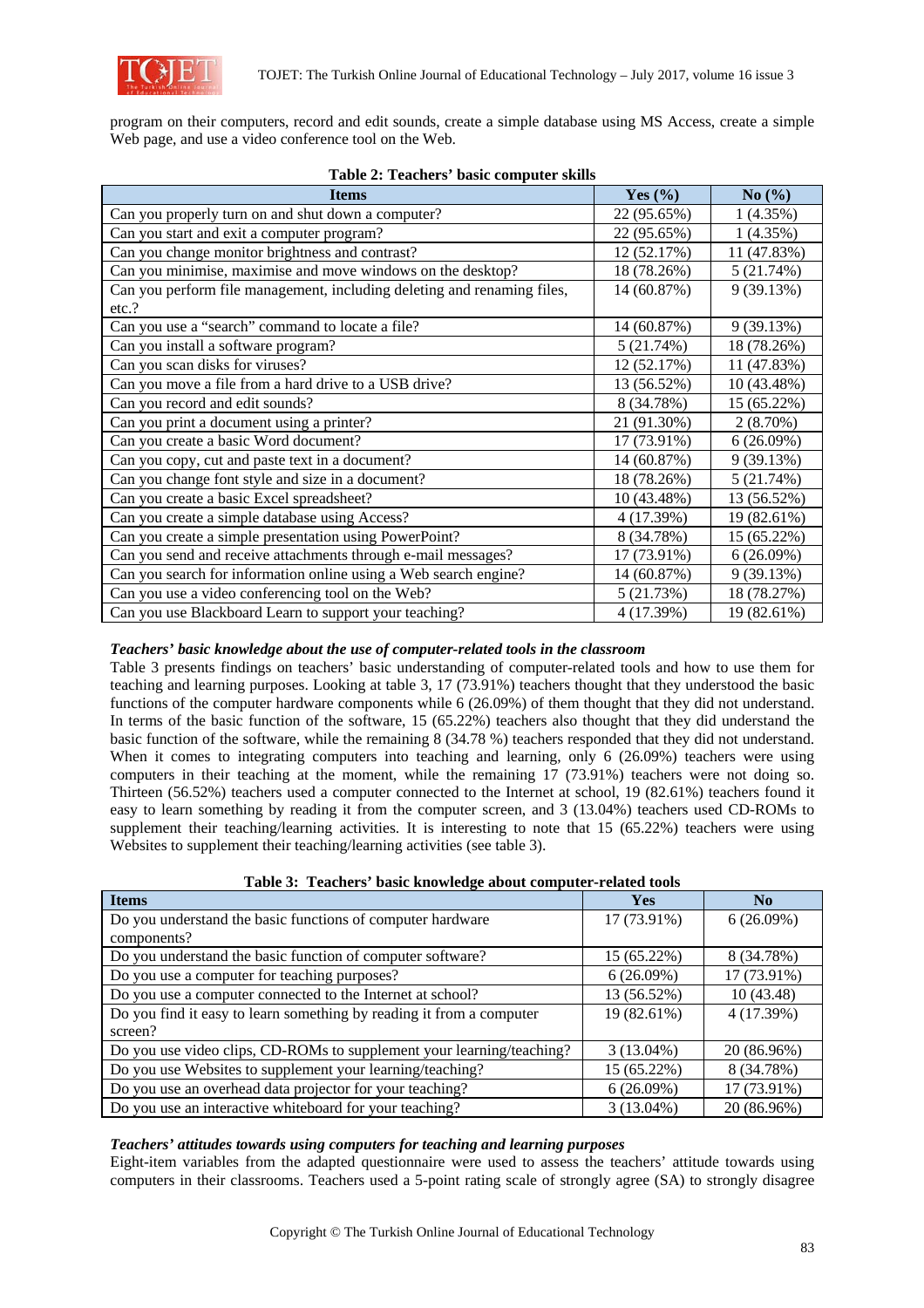

(SD) to answer the questions shown in table 2 *(SA=strongly agree, A= Agree, UN = Uncertain, D=Disagree, SD = Strongly disagree).* The higher the variable's value, the more positive teachers felt about using computers for teaching and learning purposes.

Overall, it was observed that teachers had positive attitudes towards using computers in their classrooms. Looking at the teachers' responses to the first and the third statements in table 4, it shows that all the teachers who participated in this study enjoyed using computers in their classrooms and were willing to learn more about how to integrate computers in the teaching and learning processes. Table 4 shows that only 3 teachers (13.04%) expressed uncertainty about their willingness to learn more about computers and how to use computers as pedagogical tools in the classroom. Item 2 reveals that 18 teachers (78.26%) felt comfortable about using a computer in their classrooms, 4 (17.39%) were uncertain about the statement, while 1 teacher (4.35%) disagreed with the statement. To the statement, "I think that computers are difficult to use", having 82.60% of the teachers disagreeing and strongly disagreeing with the statement means that the teachers believed that computers are not too difficult for them to use in the classroom. Only 2 teachers (8.70%) thought that computers are difficult tools to use in the classroom. On the other hand, 2 (8.70%) teachers were uncertain about the statement. Furthermore, the statement, "I feel threatened when others talk about computers", with 78.26% of the teachers disagreeing and strongly disagreeing with the statement, suggests that this group of teachers felt comfortable to discuss computers among themselves. Moreover, table 4 reveals that all the teachers (100%) agreed and strongly agreed that it is important for them to learn how to use computers and they would like to use computers in their classrooms. In conclusion, all the teachers (100%) agreed that using computers for teaching and learning will have a positive impact on their teaching strategies and enhance their learners' learning processes.

Furthermore, during the initial focus group interview with the teachers about their major motivations and attitude towards using computers for teaching and learning processes, two male and one female in-service teachers with 21 and 25 years teaching experience respectively commented as follows:

Teacher A: Yes….. *ICT are just here and they are essential for learning. You cannot fall behind. You have to embrace it and learn how to use it in your classroom.* 

Teacher B on the other expressed her feelings regarding the components of attitude: cognitive, emotional and behavioural.

Teacher B: Using *ICT in the classroom makes the motivation towards learning bigger than in the convention settings. For me it is the main motivation, not for being part of the curriculum. The motivation towards learning is bigger. Both for children and even for me as their teacher, I learn new things every day.* 

| Table 7. Teachers' attitudes towards the use of computers in the classroom |             |              |              |            |             |
|----------------------------------------------------------------------------|-------------|--------------|--------------|------------|-------------|
| <b>Attitude items</b>                                                      | <b>SA</b>   | $\mathbf{A}$ | UN           | D          | <b>SD</b>   |
| I enjoy using computers.                                                   | 17 (73.91%) | 6(26.09%)    | $0(0.0\%)$   | $0(0.0\%)$ | $0(0.0\%)$  |
| I feel comfortable using computers.                                        | 13 (56.52%) | 5(21.74%)    | 4 (17.39%)   | 1(4.35%)   | $0(0.0\%)$  |
| I am willing to learn more about<br>computers.                             | 19 (82.61%) | 1(4.35%)     | $3(13.04\%)$ | $0(0.0\%)$ | $0(0.0\%)$  |
| I think that computers are difficult to<br>use.                            | 1(4.35%)    | 1(4.35%)     | $2(8.70\%)$  | 8 (34.78%) | 11 (47.82%) |
| I feel threatened when others talk<br>about computers.                     | 1(4.35%)    | 1(4.35%)     | $3(13.04\%)$ | 8 (34.78%) | 10 (43.48%) |
| I believe that it is important for me<br>to learn how to use computers.    | 21 (91.3%)  | 2(8.7%)      | $0(0.0\%)$   | $0(0.0\%)$ | $0(0.0\%)$  |
| I would like to use computers in the<br>classroom.                         | 21 (91.3%)  | 2(8.7%)      | $0(0.0\%)$   | $0(0.0\%)$ | $0(0.0\%)$  |
| I think that my teaching can be<br>improved by using computers.            | 21 (91.3%)  | 2(8.7%)      | $0(0.0\%)$   | $0(0.0\%)$ | $0(0.0\%)$  |
| I believe ICT enhances learners'<br>understanding                          | 21 (91.3%)  | 2(8.7%)      | $0(0.0\%)$   | $0(0.0\%)$ | $0(0.0\%)$  |

**Table 4: Teachers' attitudes towards the use of computers in the classroom** 

The teachers' comments concur with Lau and Sim (2008), Chigona and Chigona (2010), who report that teachers who do not feel confident to use technology are unlikely to integrate it in their pedagogy.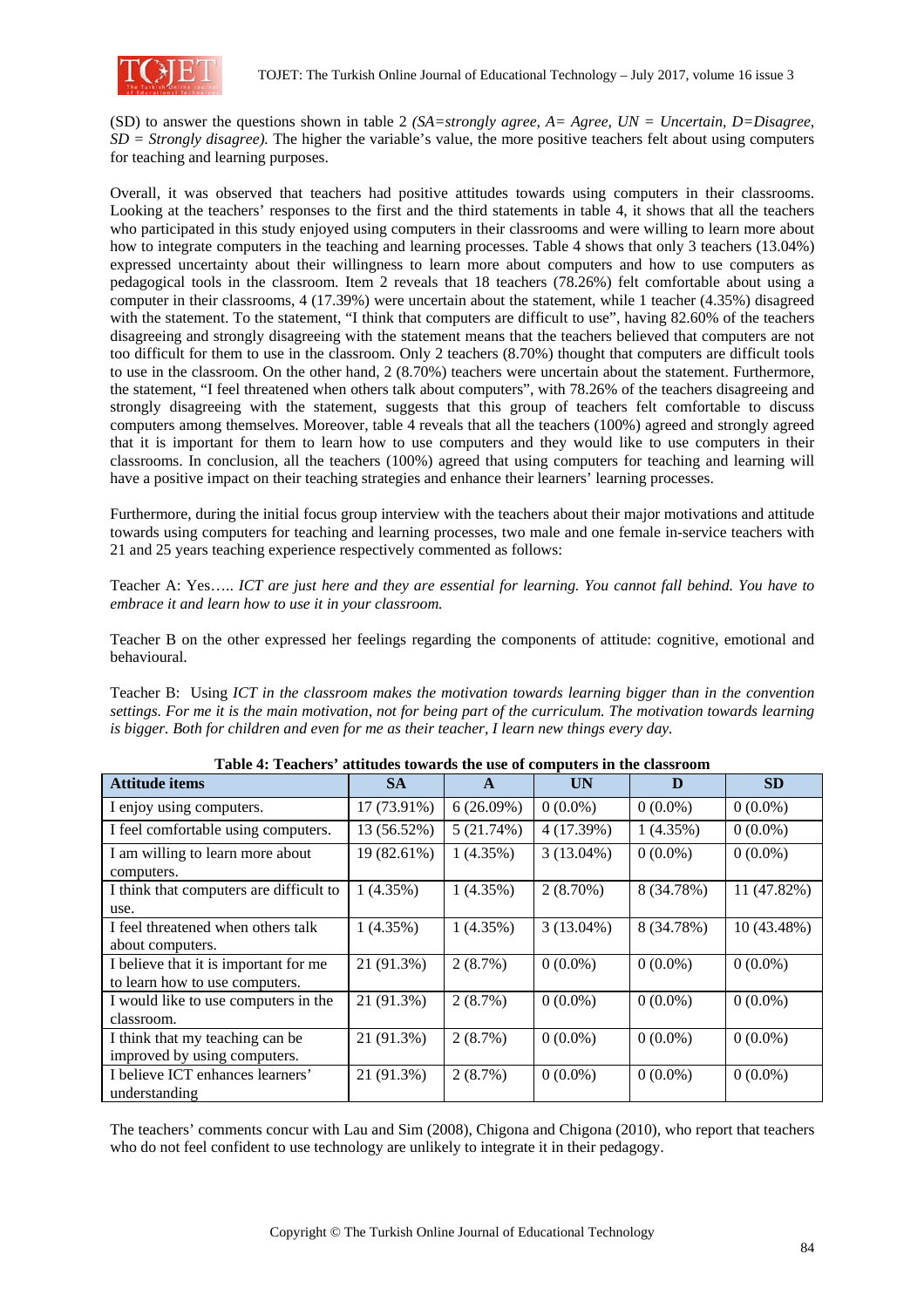

# *Difficulties in the implementation of ICT in the classroom*

When teachers were asked about the difficulties they encountered when they attempt to implement ICT into their classroom practices, most of them felt that practical implementation was difficult, mainly had inadequate knowledge and lacked skills to use ICT in their pedagogical practices. This finding is evident in Teacher C's comments during the focus group interview below.

**Teacher C:** *Despite the fact that l really like to teach with ICT resources with adequate knowledge in the use of ICTs because we are in the computer age, I always feel incompetent and inept in the use of ICTs. I believe, l do not have adequate knowledge to use the equipment. My hands are so stiff on the keyboards and l finds it difficult to move my fingers flexibly on the keyboards. I like to have sufficient training that will enable my fingers to be flexible on the keyboards*

This finding is in agreement with Albirini (2006) who opines that teachers' attitude towards technology is considered the major predictor of the use of technologies in educational settings. Therefore, it is expected that the planned training intervention for the teachers by our research group will be helpful in changing all the teachers' negative beliefs and attitudes in the use of ICT resources as pedagogical tools in their practices.

#### **DISCUSSION OF FINDINGS**

This study reports the findings of the training needs analysis and attitudes of secondary school teachers about their use of ICT tools for the purposes of teaching in an ICT-enhanced classroom environment. Looking at the teachers' responses to their basic computer skills, the "Can you" questions enabled us to investigate what the teachers can do with ICT tools at the moment. A total of 95.65% of the teachers can turn on and shut down a computer properly and they can maximise, minimise and move windows on the desktop. On the other hand, the teachers seem to have little or no knowledge of how to use databases, video-conference and learning management tools like Blackboard in their teaching practices. This means that for the successful implementation of the intervention programme, teachers' actual competence should be carefully considered in the design and implementation of ICT integration training programmes. These results are consistent with the previous findings (Ruthven, et al. 2004; Sáncheza, et al. 2012).

As shown in table 3 on the teachers' use of computer-related tools, more than half (73.91%) of the teachers had very diverse experiences with computer applications. There were also individual differences in the level of computer literacy; some teachers were very comfortable with using computers for teaching while others expressed their feelings about choosing appropriate software, videos and CD-ROMS for their teaching. Knowing these differences in the teachers' ability to use ICT tools brings about a need for a different approach to teacher training for a group of teachers with a different background. This will allow teachers to improve their personal level of computer literacy and competency and gain various experiences contextually relevant to their teaching practices.

The results show that all the teachers who participated in this study had a positive attitude towards using computers in their classrooms. Also, teachers' responses during the focus group interview showed that they are willing and ready to integrate ICT tools in the teaching and learning processes. This situation can be explained by the fact that 73.91% of the teachers are below the age of 51. We expect that younger teachers will be open to the use of ICT and might have experienced ICT during their education. This result is in agreement with the previous study by Sáncheza, et al. (2012), who emphasise that in order to integrate technology in the classroom practices effectively, teachers' attitudes towards technology should be positive and they should be trained in using modern technologies in the field of education. However, teachers mentioned some of the factors inhibiting them from using ICT in the classroom during the focus group interview. These factors include insufficient ICT tools, teachers' lack of computer confidence in teaching and lack of professional teacher development programmes on ICT integration in the classroom. Based on these findings, it can be said that this group of teachers' positive attitudes are very promising as it suggests their willingness to be developed further in the ICT areas where they are still lacking. Even though positive attitudes do not always mean high competency, this study would enable the authors to take the teachers' comfort, confidence and competency into consideration during the planned teachers' training programmes on how to integrate ICT tools into the classroom practices.

In this study, the training needs analysis of a group of teachers in Gauteng Province of South Africa have been presented. The outcome of the needs analysis investigation shows that for learners to benefit from the implementation of learner-centred instruction in an ICT-enhanced classroom, it is essential that teachers receive training *in situ* to fully integrate technology in their teaching practice. The teachers who participated in this study represent South Africa's teachers who are interested in computer technology and can share their experiences and challenges with the research group, i.e. authors of this article. In order to respond to these teachers' contextual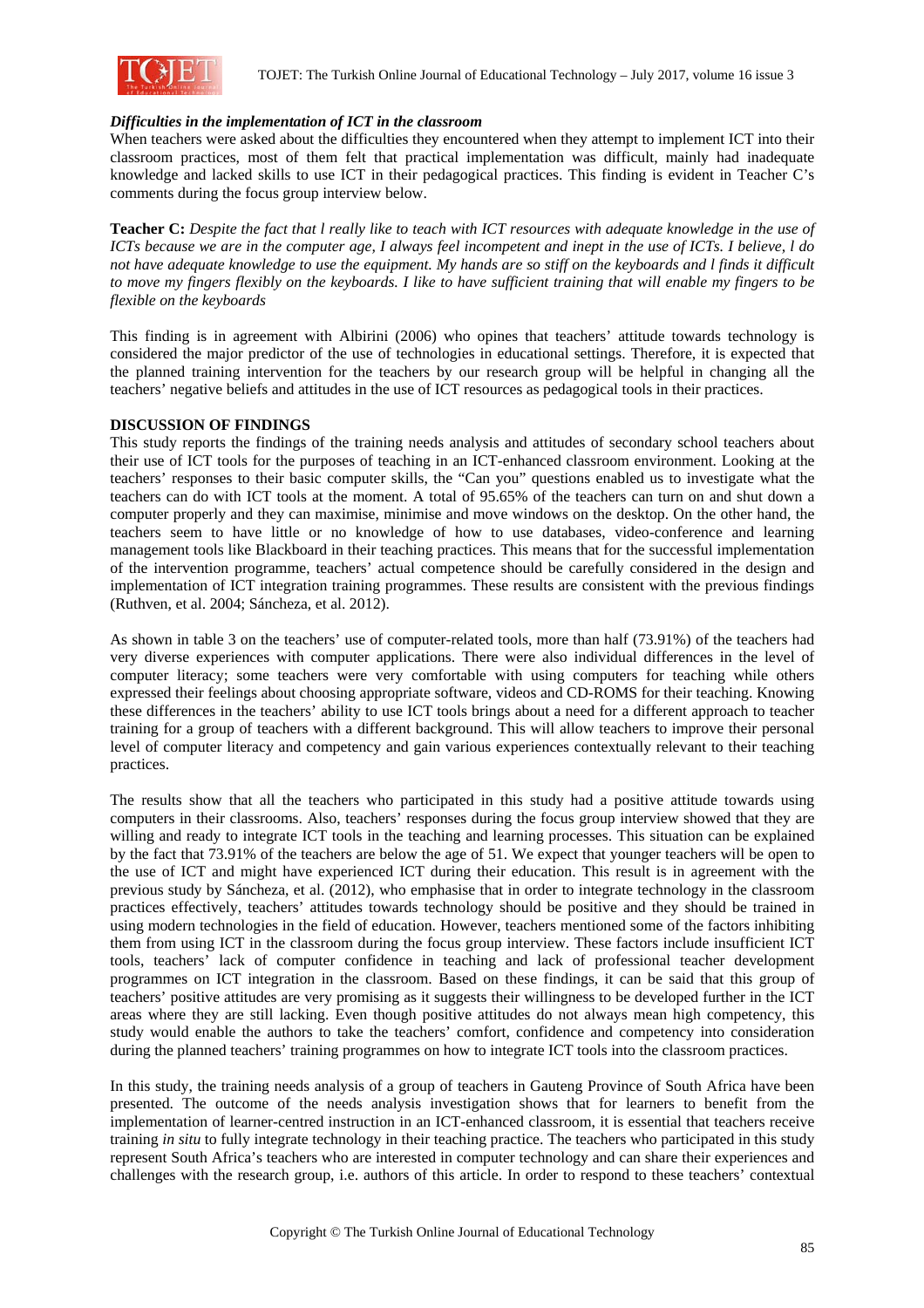

demand for improving their computer literacy and competency, more provision of computer facilities should be made and more teacher training programmes should be developed. This research group is picking up on this challenge through a series of planned training programmes for the teachers on how to integrate ICT tools into their teaching practice.

### **CONCLUSION AND RECOMMENDATION**

In conclusion, it is noteworthy that teachers would benefit from future training and structured support that not only demonstrate how to more effectively incorporate ICT tools in their curriculum but that work to shift their mindset to more student-centred philosophies in order to leverage the potentials of computers in teaching and learning processes. As one of the first studies to investigate the training needs analysis of teachers in using ICT tools in South Africa, the current study provides novel insights and a starting point for more empirical research on the impact of ICT tools on the conceptual understanding of learners in various learning areas. In order to achieve the overarching aim of this project, teachers need to be well trained on how to incorporate the technology in innovative and creative ways for fostering learning while integrating computers into the curriculum.

The authors' future research will investigate the specific interventions that can be used in helping to increase teachers' attitudes and the perceived usefulness of computers in the classroom. Moreover, longitudinal studies may be designed to determine the effect of using computers for teaching and learning purposes. The authors intend embarking on the second phase of the project on ICT integration through a series of classroom implementation and observations ICT usage in the classroom.

#### **REFERENCES**

- Adegbenro, B.J., Gumbo, M.T. & Olugbara, O.O. (2015). Exploring technological knowledge of Office Data Processing teachers: Using factor analytic methodology. In M.L. Niess & H. Gillow-Wiles (eds.), *Handbook of research on teacher education in the digital age*. Available at: www.igiglobal.com/book/handbook-research-teacher-education-digital/123127 (accessed 27 October 2015).
- Albirini, A. (2006). Teachers' attitudes toward information and communication technologies: The case of Syrian EFL teachers. *Computers & Education,* 47(4), 373–398.
- Bandura, A. (1977). Self-efficacy: Toward a unifying theory of behavioural change. *Psychological Review*, 84(2), 191–215.
- Basjes, N. I. (2002). *A model for procedural knowledge, National Aerospace Laboratory NLR –TP 2002 602*. Available at: http://reports.nlr.nl/xmlui/bitstream/handle/10921/729/TP-2002-602.pdf?sequence=1 (accessed 02 October 2015).
- Chigona, A. & Chigona, W. (2010). An investigation of factors affecting the use of ICT for teaching in the Western Cape schools*. ECIS 2010 Proceedings*. Pretoria, South Africa.
- Claro, M., Presis, D., Martin, E., Jara, I., Valenzuela, S. & Nussbaum, M. (2012). Assessment of 21st century ICT skills in Chile: Test design and results from high school level students. *Computers & Education,* 59 (3),1042–1053.
- Cobb, P. Confrey, J. diSessa, A. Richards, L. & Schauble, L. (2003). Design experiments in educational research. *Educational Researcher,* 32(1), 9–13.
- Cuban, L. (2000). *So much high-tech money invested, so little use and change in practice: How come?* Paper presented for the Council of Chief State School Officers' Annual Technology Leadership Conference, Washington, DC.
- Department of Education. (2004). *White Paper on Education: Transforming learning and teaching through ICT.* Pretoria: Government Printers.
- Donnelly, R. (2010). Harmonizing technology with interaction in blended problem-based learning. *Computers & Education*, 54(2), 350 359.
- Flanagan, S. & Shoffner, M. 2011. Two teachers' technology use: Recommendations for English teacher preparation: Research highlights in technology and teacher education. *Society for Information & Teacher Education.* USA.
- Fullan, M. (1982). *The meaning of educational change.* New York: Teachers College Press.
- Fullan, M. G. (1993). *The complexity of the change process*. In Change forces: Probing the depth of educational reform, pp. 19-41. Falme Press.
- Lau, B.T. & Sim, C.H. (2008). Exploring the extent of ICT adoption among secondary school teachers in Malaysia. *International Journal of computing and ICT Research*, 2(2),19–36.
- Mishra, P., & Koehler, M. (2006). Technological pedagogical content knowledge: A framework for integrating technology in teacher knowledge. *Teachers College Record,* 108(6),1017–1054.